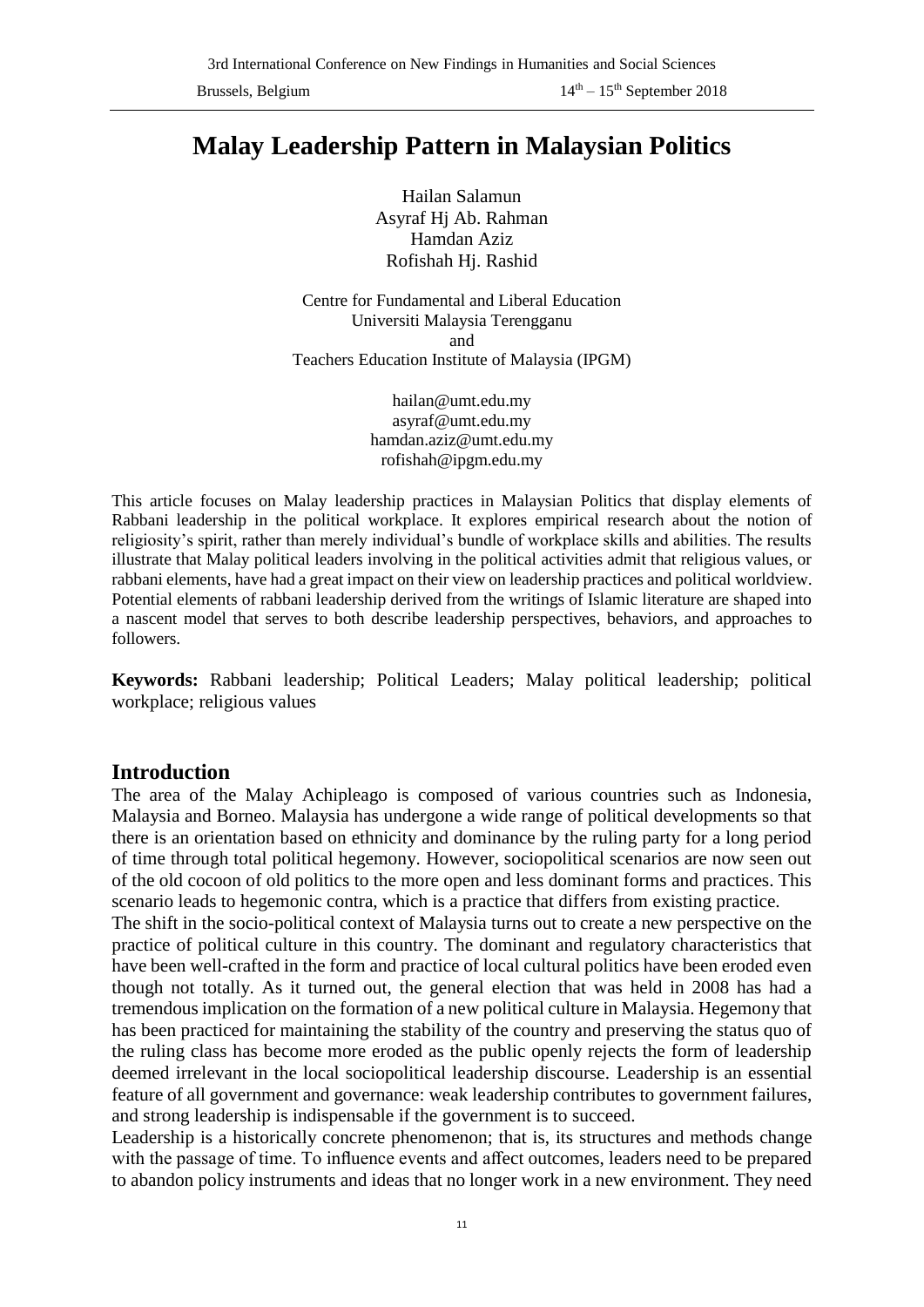to be able to embrace the new and reevaluate the old, even some of the earlier discarded ideas and methods of adapting to environments, if the circumstances call for it (Joseph Masciulli, Mikhail A. Molchanov and W. Andy Knight, 2009). This study examines the relationship between religion and political activity. Mariya Y. Omelicheva & Ranya Ahmed (2018) asserted the study of religion and politics has emerged as an important area of inquiry in political science and international relations. Religion and politics like as a powerful social force transforming many aspects of national and global politics and shaping individual beliefs and political behaviour. Therefore, the writing of this paper will cover some issues such Islam and Malay in relation to this development seen as a form of contradiction between the practices of today's political openness with the dominant old political elements.

Religiosity, by itself, often serves as an inner factor rather than mobilizing force for political engagement, regardless the denominational differences. Malaysia is a country of various religions and nations such as the Malays, Chinese, Indians and the natives, in practice religious factors do not influence much of the political tendency. According to Tayeb (1997), values, beliefs and life in a society is known as the culture which influence the attitudes and behavior of an individual. Unlike the Malay community whose lives are colored with a culture that has long been affected by the teachings of Islam can influence current political tendencies. The five types of political leadership elements examined in the study include religious worldview understanding, joining in culture of knowledge, participating in community activities, strength in political participation, and social relationship among voters.

The findings in this article are primarily based on fieldwork conducted from 2016 to 2018. To obtain information related to this topic, we conducted in-depth interviews with cadres and party elites at the state and centre levels; with local leaders and scholars in the fives zones, there are; North, West, East, Middle, and Sabah.

## **Literature review**

## **Political leaders**

'Political leadership' overlaps significantly with any leaders in any organizational, and is a special part of 'social leadership' in general. Scholars who stress that political leadership is a special part of social science that the concept of leadership is 'related to power: a leader (in the behavioral sense) is a person who is able to modify the course of events' (Joseph Masciulli, Mikhail A. Molchanov and W. Andy Knight, 2009).

It is often said that political leadership need strong influence to their followers. It is necessary for achieving their political destination for the betterment of economic development. Drawing upon relevant theories of political agency, particular attention is given to addressing the relationship between leadership and collective action. According to Mahazan, A. Mutalib and Abdullah, A. Ghani (2014) most scholars have accepted that the major focus of organizational leadership field of study is the process of how a leader 'exerted influence over other people to guide, structure and facilitate activities and relationships in a group or organization. When the term leadership being discussed within the realm of Malaysian politics it reflect the role of political leader is.

[Heinz W. Arndt](https://www.tandfonline.com/author/Arndt%2C+Heinz+W) (2011) classified three functions of leadership; there are authority, inspiration and management. It then examines the relevance of political leadership in these three roles to the ends (objectives) and means (strategies) of economic development. Meanwhile Ammeter, A.P. et. al., (2002) politics represent any purposeful attempt to generate or dispose of shared meaning. The term "shared meanings" provide normative guidelines for subsequent behavior and interpretations whereby leaders manage meaning and socially construct reality for themselves and followers. While, the political behavior define as activities designed to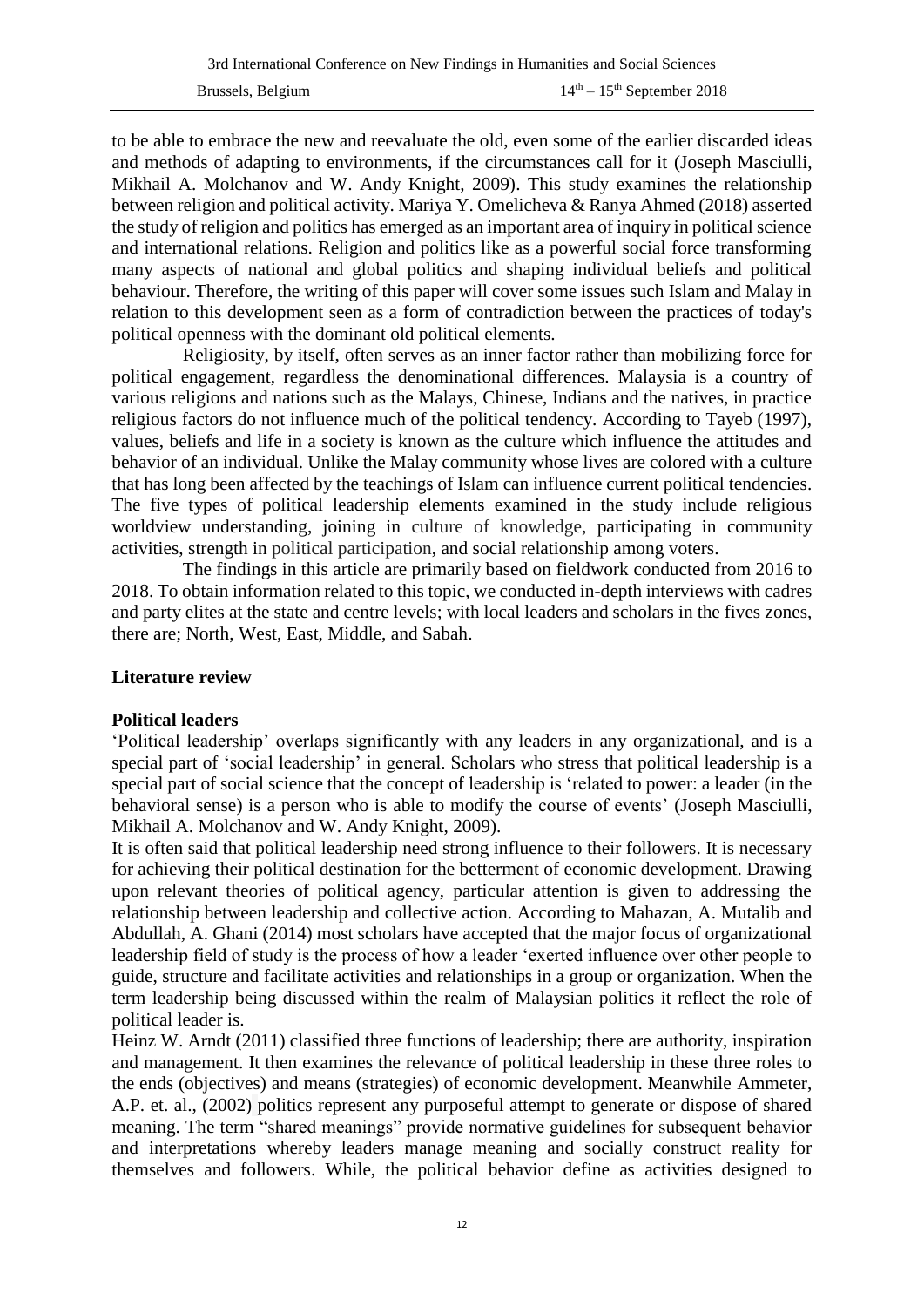minimize the vast amount of ambiguity that occurs in organizations, and to give meaning to organizational phenomena where uncertainty exists. He added political leadership is divided into three basic components: a) antecedents of leader political behavior, b) leader political behavior, and c) consequences of political behavior.

Bouzarinejad, Yahya & Zarpeyma, Shahin & Marandi, Elahe (2016) quote Sayyid Qutb words that religious and political laws of Islam are not separate from one another. Islamic government and its involvement in all political, social and cultural affairs. Islam is a comprehensive school whose law (Sharia) should be implemented in all facets of Islamic society. Islam as a religion has not only come to crawl in the hearts and temples, and be confined to preach, but the main aim is legislation and the establishment of social and political structures and institutions. Mohd. Kamal Hasan (1982) viewed political leadership have to come up based on the spirit of Islam. Political leaders who work for the establishment of new government phase as a group who get the mandate from God that Muslims need to do to uphold the *Shariah* of God on earth to achieve the well-being of life in the world and in the hereafter. Islamic political thought in the context of national countries is divided into three, namely: i. the effort to build and implement Islamic state, ii. The effort that attempt to combine Islamic ideals with national understanding, and iii. The effort that attempt to combine Islamic concepts with Western ideology, especially socialism and liberalism.

#### **Malay political leadership**

The process of forming a political culture has begun since the era of the Malay Melaka Sultanate. Despite being bound by the tradition and protocols of the relatively strict palace, the people remain obedient and give loyalty which is unwavering to the government. Malay leaders are normally highly respected persons of the community and function in the political institutions. Trust that has been immersed in the emotions and epistemology of the traditional Malay society ultimately giving recognition to the status of the ruling class. The power created in the strata of feudalism created the people's obedience and loyalty towards the Sultanate. The assessment of the sociopolitical situation in Malaysia also shows how the dominance or control of the Barisan Nasional (BN) in the country's political discourse has created a political culture known as hegemony. In the context of political culture in Malaysia, the changes in the era and the phases that have passed have left a huge impact on the social structure of society today (Noor Sulastry Yurni Ahmad, Nor Azila Mohd Azidin, 2013).

Roslan bin Saadon (2007) UMNO is one of the early political organizations that adheres to conservative nationalism. UMNO not only maintains tradition Malay nationality, and even maintaining a tradition of cooperation with the colonial side. The good relationship and the softness of the English administration give much good to UMNO. The greatest privileges are accepted by UMNO is when the British are willing to hold discussions with UMNO and the Malay Rulers in shaping Constitution of the Federation of Malaya. In 1948, when the Emergency Law was implemented, many political organizations were banned but UMNO was allowed to move and this allowed UMNO to become the dominant party and succeeded in controlling the 1955 General Election.

The idea of Malay Raya introduced by the Malay Youth Union (KMM) is a very clear idea of nationalism. The concept of nation-states that is presented is a concept based on the same cultural origins. This ideals are realized in the form of political action. Starting with the Malay Youth Union, it was formed by the Malay National Malay Party (PKMM) and political organizations such as PUTERA-AMCJA, Parti Rakyat Malaya (PRM), Parti Islam Se-Malaya (PAS) and so on.

Unlike UMNO, PAS was trying to show the political holdings of this Nusantara figure based on the spirit of Islam. Although Dr. Burhanuddin al-Helmy as PAS leader is a strong supporter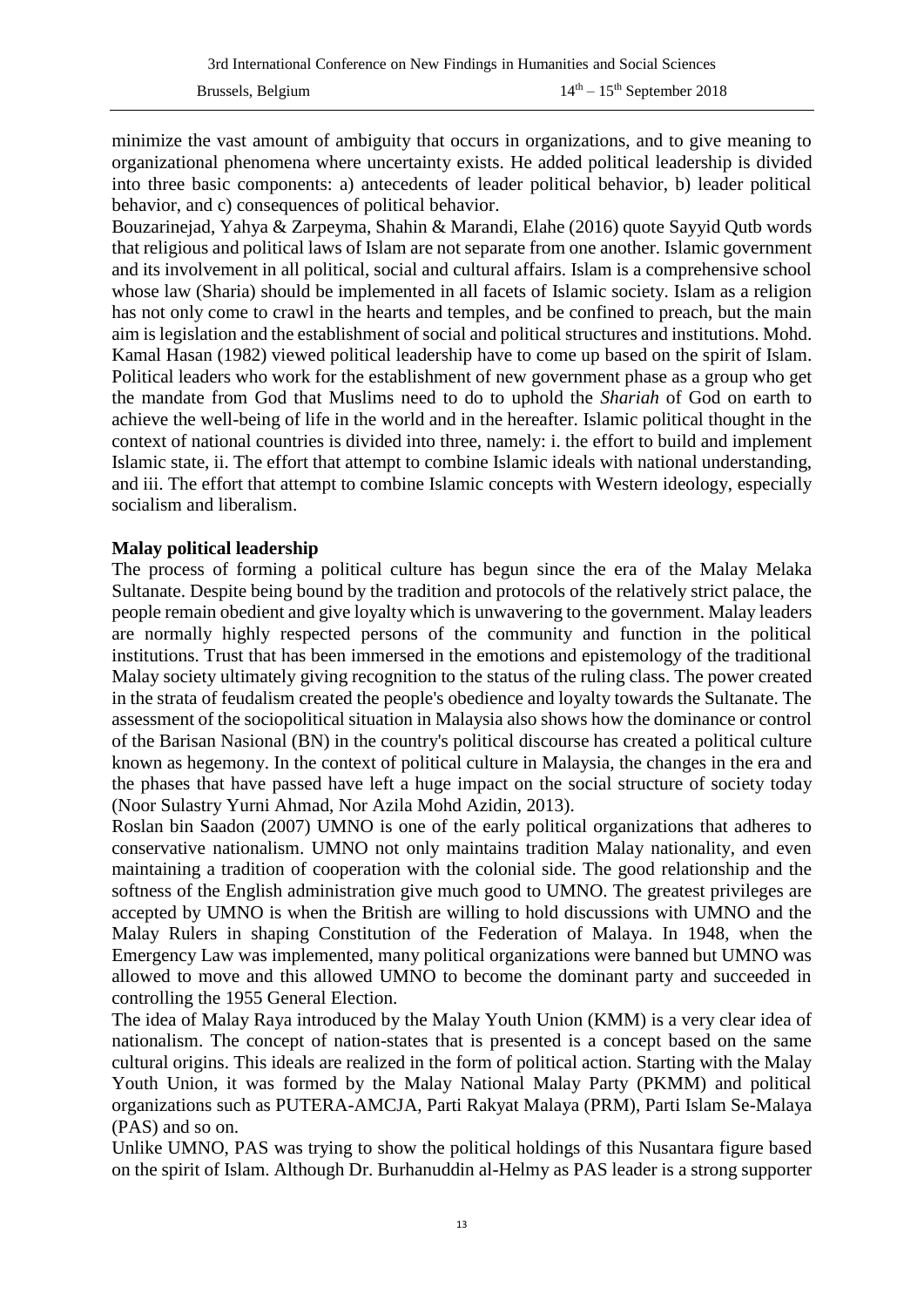of Malay nationalism, but the Malay nationality he holds only as a means of achieving Islamic ideals, as a symbol of attraction and could unite the energy to achieve a noble idea. The relationship between nationalism and the ideals of struggle is likened to a world with the hereafter where the world is not a goal but "only a tool or a ride that convey to the hereafter (Roslan bin Saadon, 2007)

The relationship between the Malay World and the Islamic World is an undeniable fact. Harliana Halim, Kamaruzaman Yusoff, Aminuddin Basir, Shakila Ahmad, and Shamsaadal Sholeh Saad (2013) Islam has introduced a developed concept of civilization of the Malay community. Even the word civilization and manners itself has been introduced by Islam. The introduction of that concept has elevated the Malay community to building a high civilization covering various fields, now and forever. The choice of Islam as the basis of identity is in fact beneficial to the Malay community as it has happened to Arab society. Islam has also raised the dignity of Malay civilization to the international level. This process has led to the spirit of internationalism among Malays within the framework of *Tauhid, Ummah*, and *ukhuwah* as the basis in Islamic teaching.

Historians have a view of excellence in the Malay community decision-making scale. The Malay thought has an association with the socialization factor of the community. In addition, the element of progressive among Muslims moderate is also said to be the momentum factor for the paradigm shift in the Malay Archipelago community. Ahmad Murad Merican (2003) Malay thought develops through the network intellectual and heart that encompasses "emotional-intellectual-moral-goodness" in decision-making scale.

The influence of Islamic views is often said to be political Islam by Western scholars has spread widely among the masses in Malaysia in the 1970's. This can be refererred by the development of the distribution of Islamic books from outside either within original form or translation is quite extensive (Rahimin Affandi Abd. Rahim, 2005). The influence of Islam can also be seen to have given birth to some interesting developments involve the existence of intellectual classes Modern Malay Muslims.

However, the political culture that occurred in this era was seen as a new wave by Noor Sulastry Yurni Ahmad, Nor Azila Mohd Azidin (2013). She viewed Malaysian political choices are determined based on material development and individualistic-consumerism. The phenomenon that goes on explains how civil society is no longer practicing adherence to any direction or government requirement, but the obedience to the ruling class is given if their wishes and demands are met. According to Shukri Muhammad Salleh (2012) neo-classical development philosophy as the core of national development being the causes of the imbalance phenomenon of socio-economic development today. Neo-classical defined as the development of methods that are ethnocentric-West, which requires the destruction of communities and cultural traditions for increasing production, income, purchasing power and consumerism as an indicator of development. The effects of a development-ethno-centric West has changed the thinking and culture of Muslims who raced the pursuit of material life when compared to the effort to live the teachings of Islam. In addition, the modern life which had been erode of the faith of Muslims life from preserving the culture and traditions inherited from time immemorial. What is worrying is that the indicators used to some extent succeeded in eroding the morale and confidence of Muslims to live a life based on the Holy Quran and Sunnah, and no longer give priority to culture and tradition of the Malay community.

Islam which has become the "Ad Deen" and also known as the way of life, provides guidance on all matters including the attitude and conduct of a Muslim in his life and in a workplace (Khan, Farooq & Hussain, 2010; Barhem, Younies & Muhamad, 2009). Long-Zeng Wu, Ho Kwong Kwan, Frederick Hong-kit Yim, and Randy K. Chiu (2015) Corporate's scandals have widely raised awareness of and attention to ethical issues in business leadership. Workplace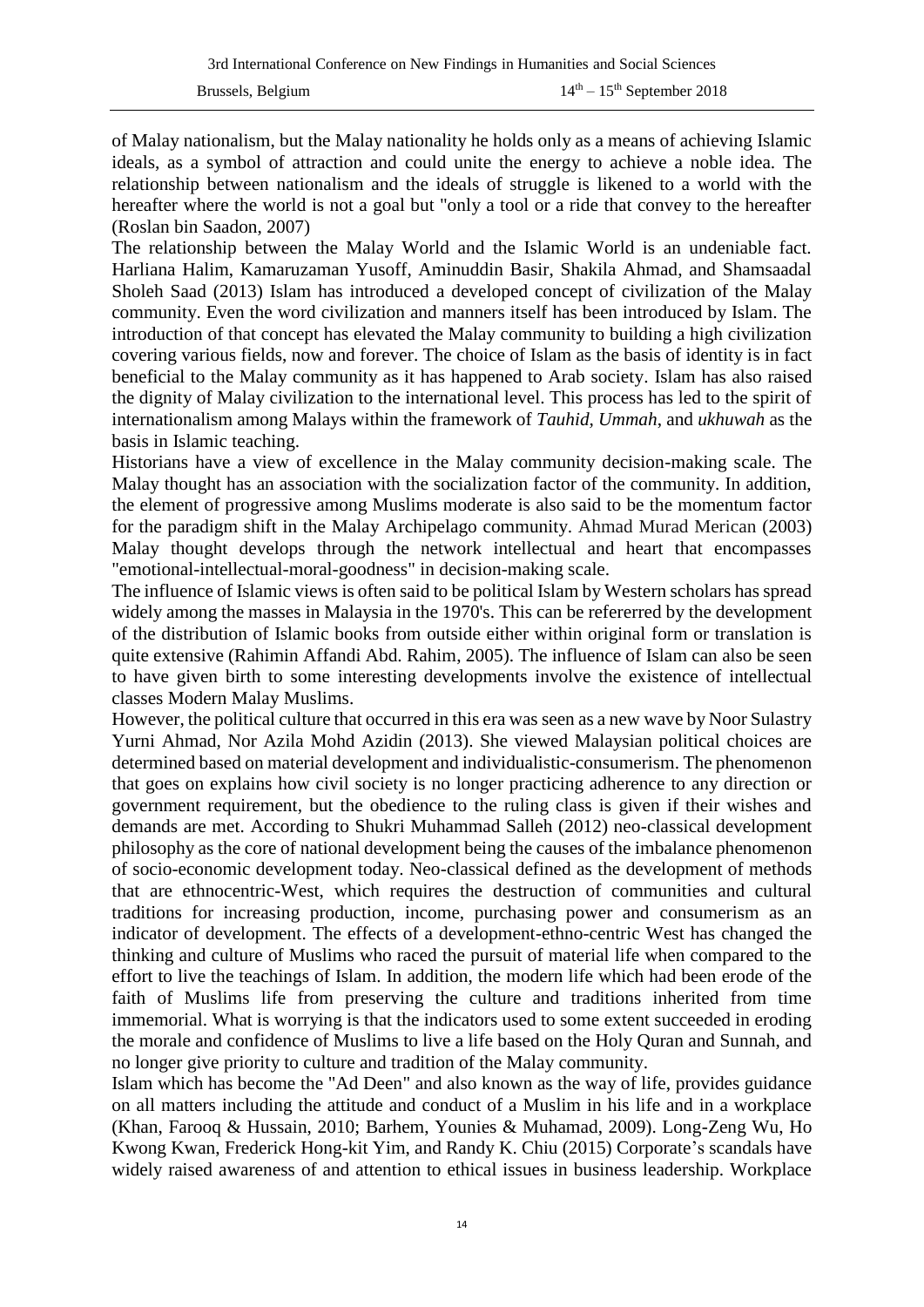deviant behavior has becoming more serious among the employees in the organizations today (Sulaiman & Bhatti, 2013; Omar, Halim, Zainah, Farhadi, Nasir & Khairuddin, 2011). This deviant behavior is crucial and received critical attention, because it involves economic costs and social costs to the organization and its employees (Kelloway, Francis, Prosser & Cameron, 2010; Robinson & Bennett, 1995).

Malaysia, as a developing country cannot get away from the deviant behavior such as embezzlement, abuse of power and corruption which is contrary to morality, ethics and religion and creating socio-economic imbalances and damage the society in Malaysia (Omar et., al., 2011). Among deviant behavior occurred are the issue of integrity (PEMANDU, 2010), misconduct of public employees (Public Complaints Bureau, Prime Minister's Office, 2013), bribery, conflict of interest, using the company's assets as personal use, disclose the information and secret of organizations, theft of money, falsify claim, falsify sick leave, absence from work, stock theft, fraudulent expense claims, theft of physical assets (KPGM, 2013) and corruption (Transparency International, 2012; KPMG, 2013). This workplace deviant behavior is expected to increase in the future, especially when the time of financial crisis.

Islam has rules, guidelines and priorities for the Muslims or the followers which originated from the Quran and the teachings of Prophet Muhammad (s.a.w) (Muhamad & Ghani, 2006). Religion is the most important values for Muslims because it is the factor that influences the attitudes and behavior of a person (Barhem et al., 2009). Highly religious person will always follow or support his behavior according to the teachings of his religion. However, on the contrary, a person who is considered least religious is not interested in changing the attitude and behavior according to the teachings of his religion (Delener, 1994; Tayeb, 1997; Muhamad & Ghani, 2006; Mansori 2012).

Islamic work ethics is the requirement of Islam against individuals related to attitudes and behavior in the workplace (Rizk, 2008). Religion affects a person through rules, beliefs, and ways of life and in determining priorities in life (Inglehart & Baker, 2000). The way of working in Islam is called Islamic work ethic and originated from the Quran, Hadith and the deeds of Prophet Muhammad (s.a.w.) (Kumar & Che Rose, 2010). Despite the growing problem of the workplace deviant behavior, the government has instilled some of the principle in the country such as the application of Islamic values, Islam Hadhari (Islamic civilization) and Wasatiyyah (Islamic moderation) which emphasizes the importance of religiousness and Islamic work ethics in the job. In Islam, it is importance to look at the job as a devotion and ways of worship (Barhem et al., 2009; Khan et al., 2010).

#### **Rabbani leadership**

To understand political Islamic view is that Islam does not recognize the existence of dualism between the spiritual and the human physical. Islamic government is an important concept in the modern world and political literature that has been established after the death of the Prophet Mohammad (PBUH) in certain historical periods and geographical dimensions in the Muslim world, sometimes as "caliphate" and sometimes in the form of "Imamate"; and it founded its ideological, political, social, and economic principles. The formation of the first Islamic government and its social structures was done particularly by the Prophet Mohammad (PBUH) in Medina, but after his death, various conflicts took place about the succession and caliphate between various Islamic sects, including Sunni and Shia; the consequences of some of these conflicts is still present in the Muslim world (especially after the abolition of the Ottoman caliphate in the important region of Middle East). Bouzarinejad, Yahya & Zarpeyma, Shahin & Marandi, Elahe. (2017).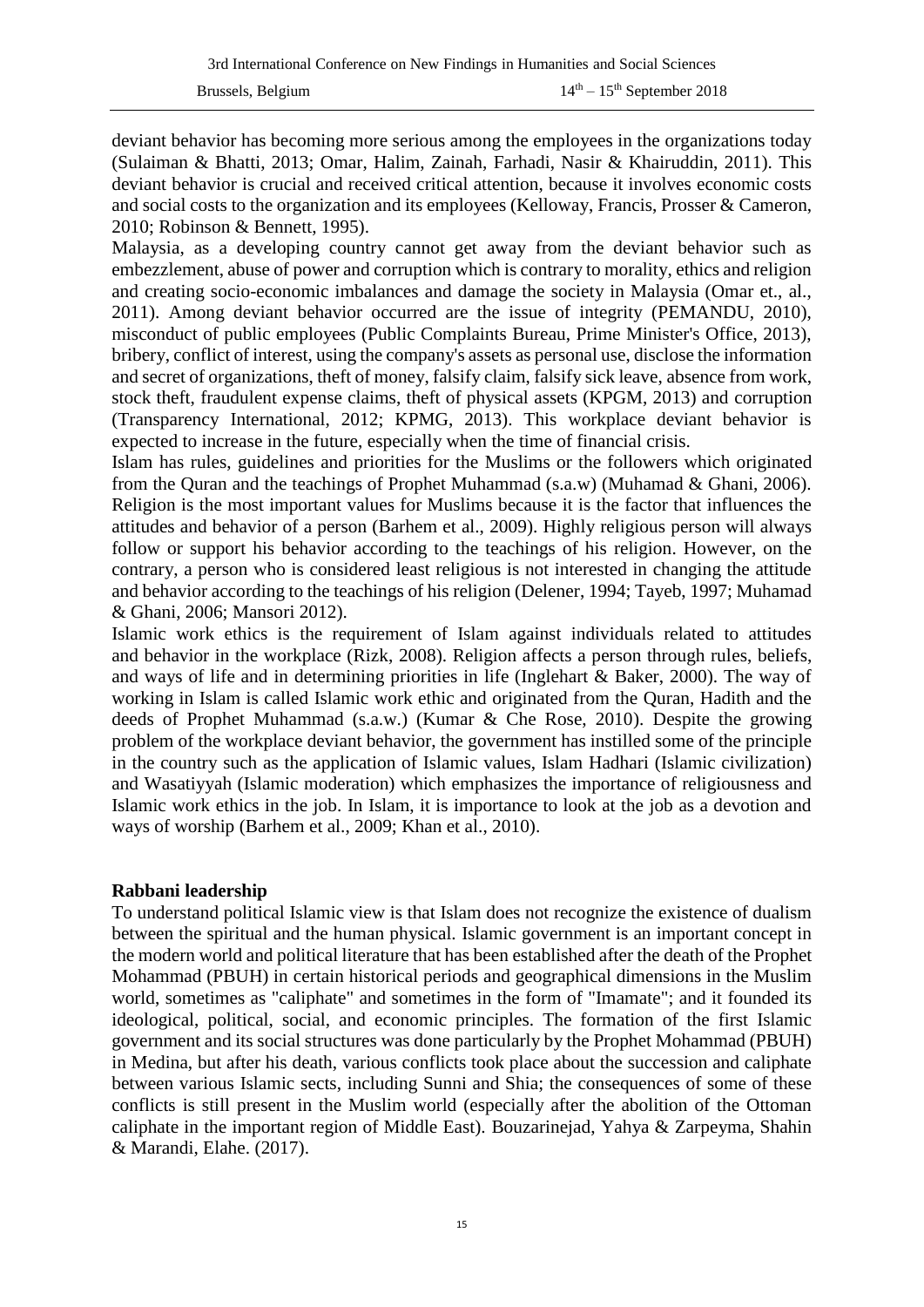Rabbani's leadership refers to the leadership that emphasizes shared responsibility and accountability by demonstrating leadership practices that are driven by moral considerations to get the pleasure of Allah swt. Rabbani's leadership practices includes practice Ihsan (devine) in life, capacity building, group collegiality, fostering a culture of knowledge and management of the professional program (Hailan Salamun & Saeed Shah, 2013).

The sum of the research outlined below is that rabbani leadership in the political workplace is the conscious incorporation of the components of political activities and personal life into a comprehensive approach that fosters continuous growth, improvement, self-awareness, and self-leadership. Political leaders see each follower as a whole person with a variety of skills, knowledge, and abilities that invariably go beyond the narrow confines of political needs. Followers are not cogs in the industrial machine per se. Rather followers are seen as people who not only no-knowing but are not asked to separate their personal life, their core self, from their work, their work skills, or their work goals. There is therefore in this leadership a concern for and integration of the whole-soul, the inner self, of the leader and led. As opposed to perhaps other definitions of leadership, where facts about a leader's personality (trait theory view of leadership) or a leader's behavior in certain situations (behavior theory and situational leadership theory), the core spirit of the leader understood through self-awareness about how one enhances the meaning of and practices within life are most essential. This perspective of leadership suggests that the leader and led do have a clear sense of "religiousity" of self and group members and that sense has a transforming effect on organizations, forms, structures, processes, behavior, and attitudes.

The discussion have been drawn on the issue of Malay political leadership perspectives in the religious and social activities in community. Based on the discussions, we could understand that there were scholars and researchers who called for effective leaders to be positioned in the Malaysian politics.

## **Finding and Discussion**

## **A framework of leaders' political Islamic worldview**

Worldview particularly is a philosophy of life or conception of the world. It's the overall perspective from which one sees and interpreted the world. In other hand, it's a collective of belief about life and the universe held by individual or group. Malay political leaders have their own pattern of political Islamic worldview in governance to engage in political behavior and the source of their ability (or lack of ability) to successfully engage in such behavior. Malay leaders especially from PAS (Pan-Islamic Party) and UMNO (United Malays National Organization) has colored the political landscape for a long time until Malaysian  $13<sup>th</sup>$  general election. However, the leadership of PAS and UMNO faced internal problem which is finally had created new parties such as the AMANAH who was born from PAS leadership, and the PPBM (Malaysian United Indigenous Party) from the UMNO party. AMANAH who bring a moderate Islamic approach and claim the party uphold the voice of '*Rahmatan Lil Alamin'* (A mercy to all creation) being a member of new coalition party; The Alliance of Hope (Pakatan Harapan, PH). The coalition was formed on 22 September 2015, consisting of the PPBM [\(Malaysian United Indigenous Party\)](https://en.wikipedia.org/wiki/Malaysian_United_Indigenous_Party), PKR [\(People's Justice Party\)](https://en.wikipedia.org/wiki/People%27s_Justice_Party_(Malaysia)), and DAP (Democratic Action Party).

UMNO leadership is often advisable to confront the voices that want to be the core of Islamic life when discussed at all times in UMNO general assembly. In issues involving the word Allah for example, UMNO has acted so these issues are addressed properly and it's beneficial to Muslims. Although, the UMNO leadership is not ready to bring the country to a level of creating an Islamic state in which Islamic law implemented in national legislation enforced.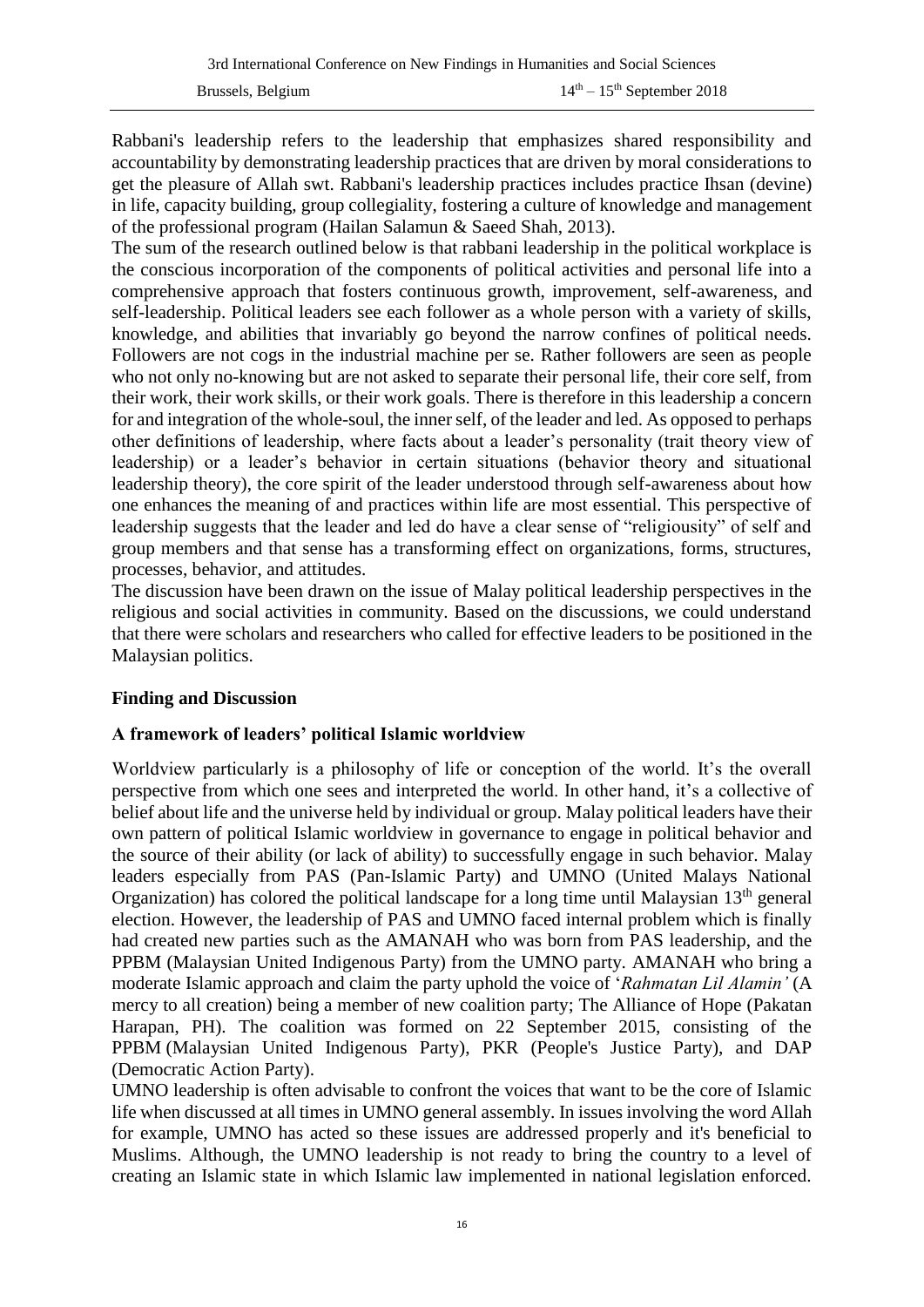However, of late, the UMNO leadership often toss ideas that are not contrary to Islam and to link with the implementation of appropriate policy objectives of the *syariah*.

PAS and UMNO used different approach in support of the struggle of Islam in Malay community. PAS struggle for the benefit to uphold the Islam as the way of life which more inclined to enforce an Islamic state in pursuit of Allah's pleasure with the call of "*Allahuakhbar*", while UMNO seen more focus to fulfill the need of *ummah* which in line with objectives of the *syariah*. UMNO always call the slogan 'lifelong Malays' for the survival of their political domination in the Malay-Muslims community (PAS constitution, amendment 2011; Constitution of UMNO).

In contrast to the PAS leadership articulates a desire in political landscape that this country move towards an Islamic state. In any political talks, PAS leadership was often criticized government measures on the basis of Islam, and recommended Islam to be chosen as the way of life for the muslim community in country or state government. These efforts are to some extent has struck the focus of discussion with the brainstorming idea to the government institutions such as JAKIM, YADIM as well as higher education institutions, and any NGOS like ABIM, JIM, IKRAM, ISMA discussed the structure, characteristics and also the essence of which should be available in a Muslim country. Professionals as well as an ordinary people moved in to jointly participate in any discussions, seminars, discourses that discuss the concept of Islamic' state, contribution of Islamic leaders, as well as the content of teaching the Quran related to political, social and economic in modern society.

PAS, which combines three parties, PAS, IKATAN, BERJASA, over 200 NGOs and influential figures (NGI) launched a manifesto for the 14th general election with the theme "Malaysia Prosperous: Building a Prosperous State" working together towards a prosperous Malaysia. While Pakatan Harapan (PH) manifesto containing the DAP, PKR, AMANAH and PPBM Parties is embraced through the "Hope for Building a Fulfilling State of Hope" which has 60 commissions initiated with efforts to abolish Goods and Services Tax (GST). There are five main thrusts that relate to alleviating the burden of people's lives, reforming administrative and political institutions, spurring fair and equitable economic growth, restoring the status of Sabah and Sarawak under the 1963 Malaysian agreement and building Malaysia that is inclusive, moderate and glorious in the world.

Here the political Islamic worldview that encompass attempted political influence by the leader, as well as subsequent performance outcomes and target feedback. That is, an episode of leader political influence occurs when the leader directs political behavior towards a target audience, the target responds, and assorted outcomes—including performance—accrue. In an ever-changing political landscape, the political leaders to work to meet the needs of a multiethnic society to address current issues demanding the transparency, integrity and fairness required by today's society. Changes that occur in the process of improvement of life depend on the wisdom of political leaders and leadership effectiveness.

If compared to BN manifesto, PAS and PH, Pakatan Harapan manifesto is seen more comprehensive especially in worldly life. This is because the manifesto involves all races including Indians specially stated through this manifesto. While the Chinese look at economic opportunities more thoroughly and equitably, especially for all races in Malaysia. PH promised if it was given the opportunity to form the government, the first thing to do was abolish the GST which burdened the people. PH promised to investigate the offenses committed by BN leaders especially through government-led mega projects such as 1MDB's money and promised to bring them which was brought to justice.

## **Spiritually-oriented political leaders**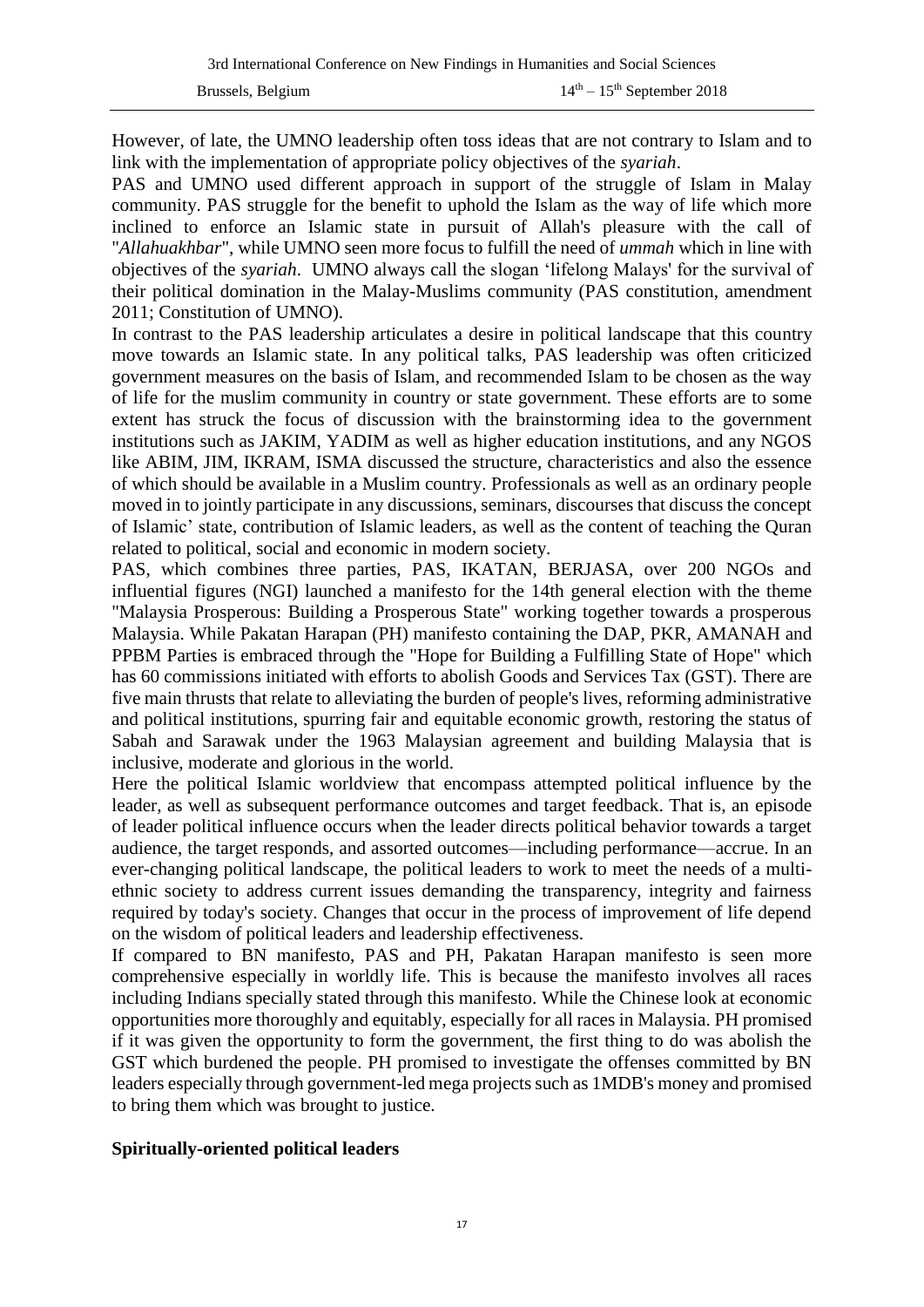The leader political behavior portion of the model discusses in which leaders engage when trying to enact shared meanings with constituencies. Intermediate consequences in the model include target outcomes, that is, target affect and cognitions that result from leader political behavior. Target attitudes and performance are discussed with respect to conditions under which leader behavior will have a positive or negative impact on these important outcomes. Spiritually-oriented political leaders in Malay community are normally highly respected person. Those community leaders, especially Imam or village head is closely related to the tradition of the Islamic community in the country. In some researches, Imam or village head are considered leaders who play important roles in the village community in Malaysia (Rogers, M.L. (1975).

Mahazan, A.M. and Abdullah, A.G. (2014) stressed Malay community religious leaders hold leadership responsibility in the Malaysian Muslim Community. PAS is a political party which offers a package of Malay society and the state in accordance with the requirements of Islam based on the Quran and al-Hadith, as already stated in the party constitution that "Fighting for existence in this country of a society and a government that assimilate values the values of Islam and its laws to please Allah."

Every party's members are recommended to understand the main objective of their involvement in PAS for the sake of the betterment of the Islamic way of life for achieving the pleasure of Allah. The ultimate goal for PAS is putting Islam, the Quran and Sunnah in appropriate place, (Interview of the President PAS Kuala Terengganu). However, efforts to keep religion by UMNO sometimes viewed cynically as not doing enough to confront efforts to make Malaysia as a country that makes the Quran and Hadith as the main reference. UMNO, adopted a common value and a consensus meeting are important to work together in harmony (Interview with Head of Pasir Puteh UMNO).

Meanwhile, UMNO shows some activities by calling to the development of science and culture from the point of ensuring that the spirit of learning among party members and the people who led through courses held, a religious program such as religious speech and religious occasions like birthday of Prophet Muhammad (Interview Umno division head Besut).

There is a tendency when Muslim scholars began to accept ijtihad not made merely to the analysis of text and drawing, but can be extracted based on the objective behind all of the problem faced by the ummah. Emphasizing the efforts to meet the demands of the general objectives of sharia, in addition to monitoring the generation destruction in regulating human needs (Mohammad Hashim Kamali, 2012), considered to be part of the political leadership responsibilities. Juwainy priest, describes the objective of the Imamate is the largest institution to compromise their views, organize the various human needs is a regulation, which has a systems forming life (Mohamad Zaidi Abdul Rahman, 2009)

Whatever the effort and planning done by the government is solely to meet the needs of developing the community. Efforts to create clear administrative policies should be based on Shariah resolutions with the aim of assisting government and leaders in regulating and overseeing communities according to rules that are in line with religious teachings. Even other rules that form the basis for policy-making on behalf of consideration *Siyasah Syar'iyyah* also stressed the need to take into account aspects related to *maslahah* according to necessity and particular circumstances, on the basis of whether it serves the public interest of the Muslim community (Ummah).This includes the use of Islamic law, which was not agreed as I*stihsan, Sad al-Dharai, Istislah*, etc (Mohamad Zaidi Abdul Rahman, 2009).

## **Islam is the Way of Life**

Malay Muslim's people who tend to live in muslim way will be attracted to any organization or group that is willing to provide enlightenment on the life of Islam as shown during the life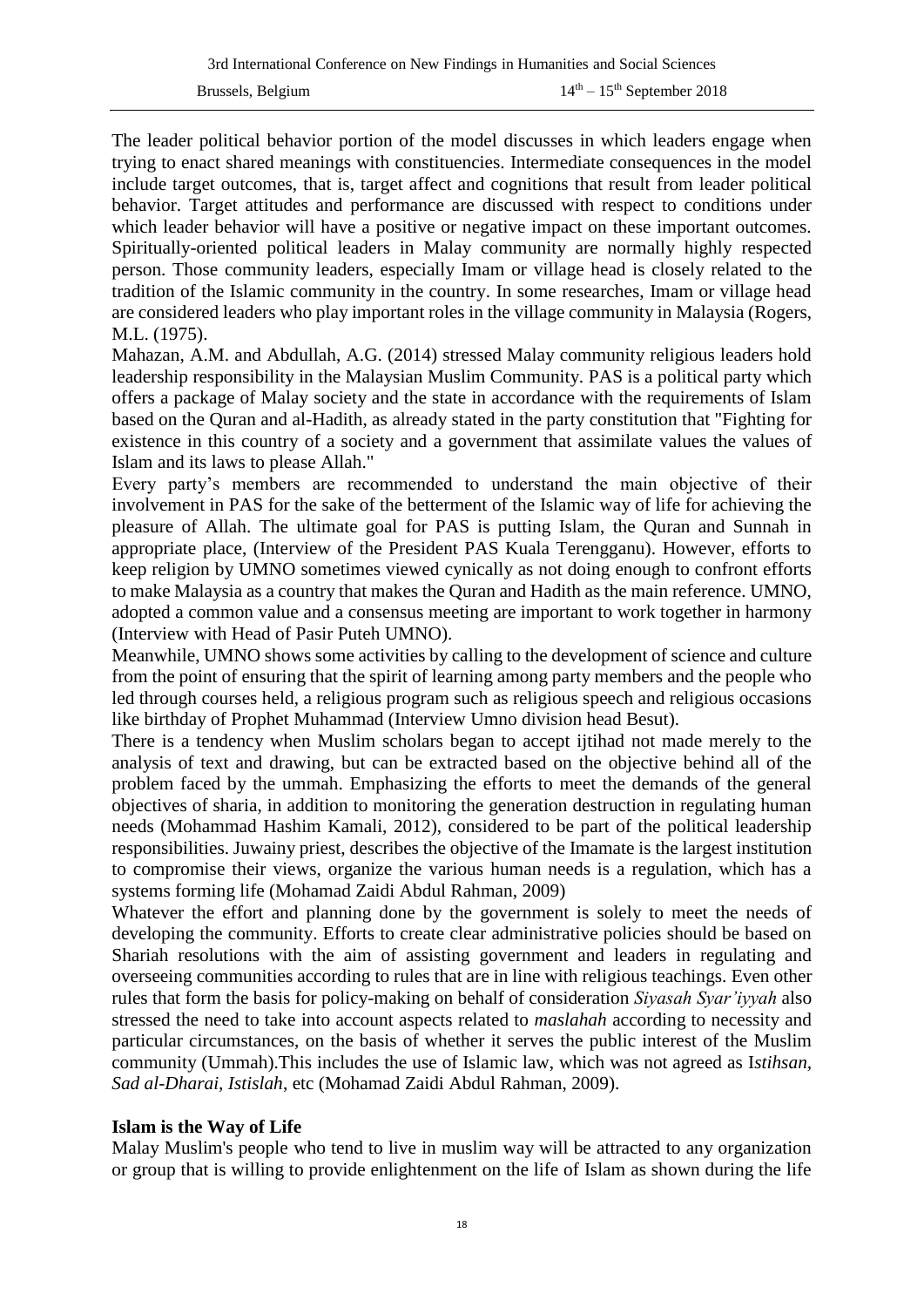of Prophet Muhammad s.a.w. This trend can be seen with an increasing number of individuals involved in any organization that is characterized by Islam or Islamic movements like ABIM, JIM, IKRAM, ISMA, TABLIGH, PAS and so on. This trend continued when they were faced with the choice of the political parties contesting in the elections day which could offer an Islamic package of life and in line with the understanding of religious life. Most of them prefer to Malay political leadership to make Islam the way of life and serve as the basis for statehood. PAS struggle to restore Islamic values which characterizing the political struggle could coloring the country's political landscape was evident when PAS was willing to sever ties colleagues in Pakatan Rakyat, namely DAP. PAS believes that those who were involved any political struggle that refuses to uphold God's law is considered contrary to party policy. The effect of this action, resulted in the party facing a leadership crisis that led to the birth of a New Hopes's movement to bring the fight Islam is friendly more with the Malaysia's multi-racial society. In fact, the majority assemblymen won by PAS are shown the area that many school or religious institutions actively developed. There are a lot of Islamic institutions built up in Pangkalan Chepa, such as Maahad, cottages, gallery of Islamic scholars and knowledge centre for the Islamic leader to convey Islamic teaching publicly in Kota Bharu, such as the late Tuan Guru Nik Aziz Bin Nik Mat and other leaders (Interview with the President of PAS Base Chepa).

Whereas for UMNO, the party members who understand better about the important of religion, race and nation are those who are aware of the great responsibility to uphold Malay survival in this country. (Interview Leader Pasir Puteh UMNO Division).'Development' was the main subject being offered to each voter when election season arrives. The voters can clearly distinguish between PAS and UMNO as the political party that offers life forms that will be enjoyed by all voters either 'enhancement of life through the development' or 'life in an Islamic State'. Since UMNO has held the reins of power that can be ruled Malaysia since independence, development enjoyed by Malaysians as a whole can be enjoyed together. However, existing development sometimes cannot be shared across the board, ranging from Malay, Indian, Chinese and indigenous people. In fact, progress in abundance cannot be felt equally in all states of the country. There's more Malays who live below the poverty line in majority number compared to other races. Significant differences in terms of socio-economic development led of ruling parties has been felt that it due to the failure of political leaders who control the government in the Barisan Nasional.

Opposition parties such as PKR, DAP and PAS considers that the lack of political leaders carry out the mandate to manage the development of the country led to fraud, waste, and also the birth of a culture of cronyism. PAS view the key issue was that UMNO did not run a ruling goverment according to Islamic rule by ignoring the guidelines of the Quran and as-Sunnah. Meanwhile, PKR and DAP view the attitude of political leaders of Barisan Nasional headed by UMNO that raced the pursuit of wealth led to leakages of government wealth to be among those involved in the political culture of money and corruption.

After the outcome of the 14th general election announced, Pakatan Harapan made a surprise when it won the majority of the Dewan Rakyat seat and succeeded in forming a government at the Federal level. Pakatan Harapan also managed to seize Kedah, Perak, Negeri Sembilan, Malacca and Johor from the BN and retain Selangor under PKR. In Sabah, ally Pakatan Harapan from the Sabah Warisan party succeeded in forming the state government with Dato 'Seri Shafie Apdal being appointed as the Chief Minister. On the other hand in Kelantan and Terengganu, Pakatan Harapan did not win any seats, and many of his candidates lost their money. In Kelantan, PAS managed to maintain the state government under the party while in Terengganu, PAS succeeded in setting up the state government for the third time after winning over 24 state seats and five parliamentary seats. For BN headed by Dato 'Seri Mohd Najib, this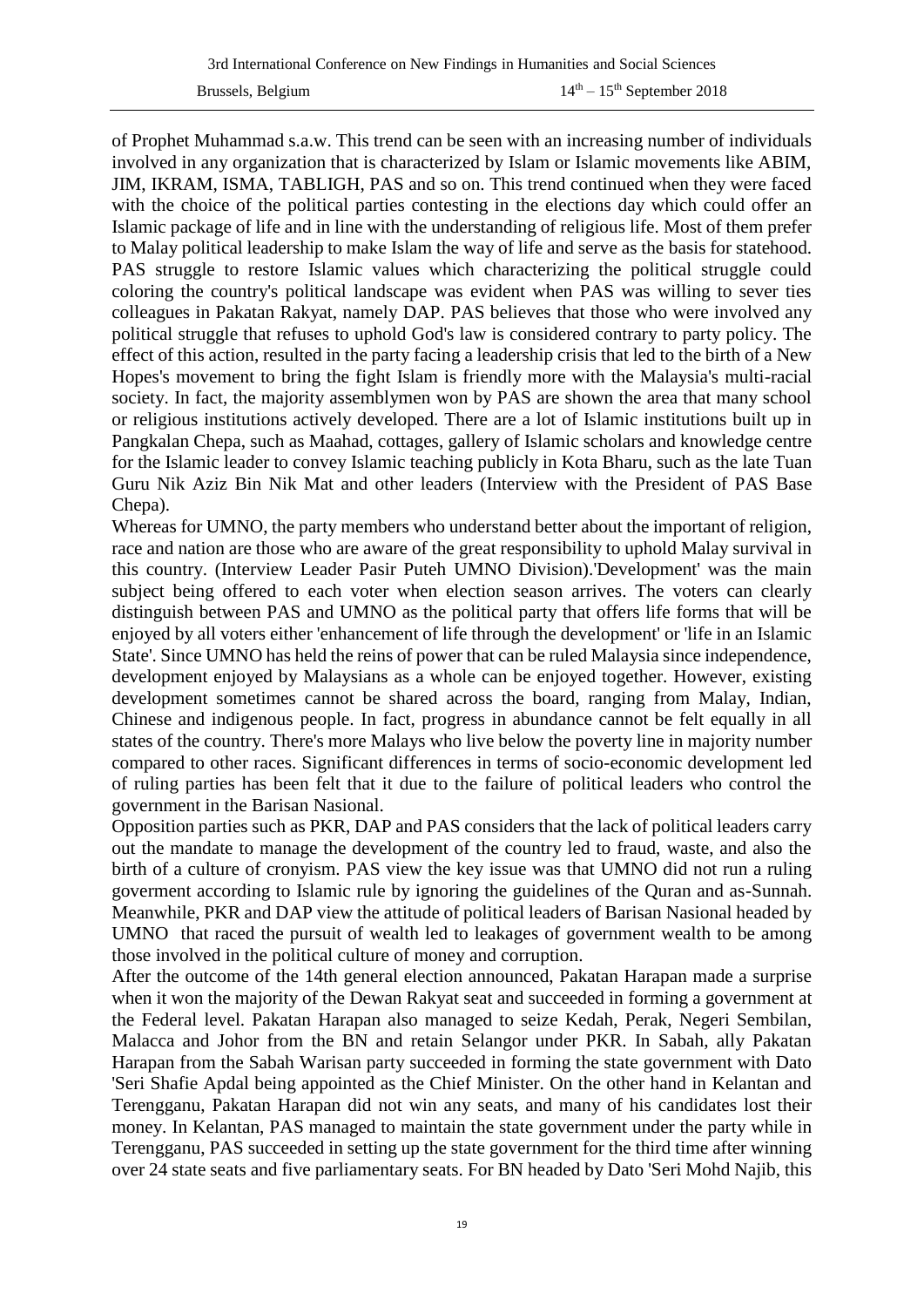defeat was the first time in history that the party only managed to get 79 Dewan Rakyat seats and 166 state seats while retaining Perlis and Pahang under the party. Sarawak does not hold a state election since it was held on May 7, 2016. Pakatan Harapan who used the PKR logo managed to get 113 seats while PAS won 18 seats while the Warisan Sabah won eight seats, Bebas won three seats, and others party got one seat.

#### **Conclusion**

In general, all activities party in PAS, be backed up with the beliefs or reflection on good and bad things based on the Rabbani consideration by chosen Islam as the way of life. Whereas the political leadership in UMNO choose Islam accordance with the modern life. The political leadership in PAS took the opportunity to use the opposition party platform upholding the political awareness among the Muslim community as well as other political leaders and pledged to make Islam the basis for governing the country. Political pressure, as well as nongovernmental organizations who demanded that Islam was supposed to be chosen as best life package could soften the political leadership of the ruling party headed by UMNO to make the government policies based on the objectives of the *Syariah Law.*

Although, PAS has joined a coalition party, which PKR and DAP also did not make Islam as the core of the political struggle, but PAS leadership strictly wanted Islamic law enforced in the state of Kelantan under state government. Assertiveness of PAS leadership has resulted in the breakup of the coalition party, which DAP ultimately destroyed the 'bonding' of Pakatan Rakyat (PR). This decision is also disliked by some PAS leadership whom labeled as G-18 until they lost to maintain the position of being part of the committee members for Pas center in the conference of 61st PAS. The group of G-18 have supporters from party's grassroots to form group called a 'Movement of New Hopes' to maintain ties coalition of opposition parties, between PKR, DAP and GHB known as PR 2.0. New Hopes movement had been forming the political direction that is based on the struggle to defend the people in the framework of the "Blessings Al-Amin '.

It is a successor to [PR t](https://en.wikipedia.org/wiki/Pakatan_Rakyat)hat PH, was established in 2015 as an opposition to the formerruling [Barisan Nasional](https://en.wikipedia.org/wiki/Barisan_Nasional) (BN). It is the largest bloc in the [Dewan Rakyat](https://en.wikipedia.org/wiki/Dewan_Rakyat) and is the current ruling party of Malaysia. The coalition is allied with the [Sabah Heritage Party](https://en.wikipedia.org/wiki/Sabah_Heritage_Party) (WARISAN) and the [United of Pasokmomogun,](https://en.wikipedia.org/wiki/United_Pasokmomogun_Kadazandusun_Murut_Organisation) Kadazandusun, and Murut Organisation (UPKO) in the state of [Sabah.](https://en.wikipedia.org/wiki/Sabah) At the state level, the coalition is the largest party in 8 of 13 [state legislative](https://en.wikipedia.org/wiki/State_legislative_assemblies_of_Malaysia)  [assemblies](https://en.wikipedia.org/wiki/State_legislative_assemblies_of_Malaysia) and forms the government in the states of [Kedah,](https://en.wikipedia.org/wiki/Kedah) [Penang,](https://en.wikipedia.org/wiki/Penang) [Perak,](https://en.wikipedia.org/wiki/Perak) [Selangor,](https://en.wikipedia.org/wiki/Selangor) [Negeri](https://en.wikipedia.org/wiki/Negeri_Sembilan)  [Sembilan,](https://en.wikipedia.org/wiki/Negeri_Sembilan) [Malacca,](https://en.wikipedia.org/wiki/Malacca) [Johor](https://en.wikipedia.org/wiki/Johor) and [Sabah.](https://en.wikipedia.org/wiki/Sabah) PH also form a government with two-thirds majority in the states of [Penang,](https://en.wikipedia.org/wiki/Penang) [Selangor](https://en.wikipedia.org/wiki/Selangor) and [Johor.](https://en.wikipedia.org/wiki/Johor)

# **References**

- Ahmad Fauzi Ahmad Zaini, Zulkiflee Daud, and Fais Ahmad. (2016). Preliminary Study On The Effect Of Religiosity And Islamic Work Ethics: Towards Workplace Deviant Behavior Among Muslim Employees. *THE INTERNATIONAL JOURNAL OF BUSINESS & MANAGEMENT*.
- Ahmad Murad Merican. (2003). Membisu Seribu Bahasa, Mendusta Seribu Kata: Kesedaran Alam Melayu Dalam Kajian Komunikasi Di Malaysia (Membisu Seribu Bahasa, Mendusta Seribu Kata: *Awareness Of The Malay World In Communications Studies In Malaysia*). *MELAYU: JURNAL ANTARABANGSA DUNIA MELAYU*, Jilid 6 Bil. 1, p. 81-98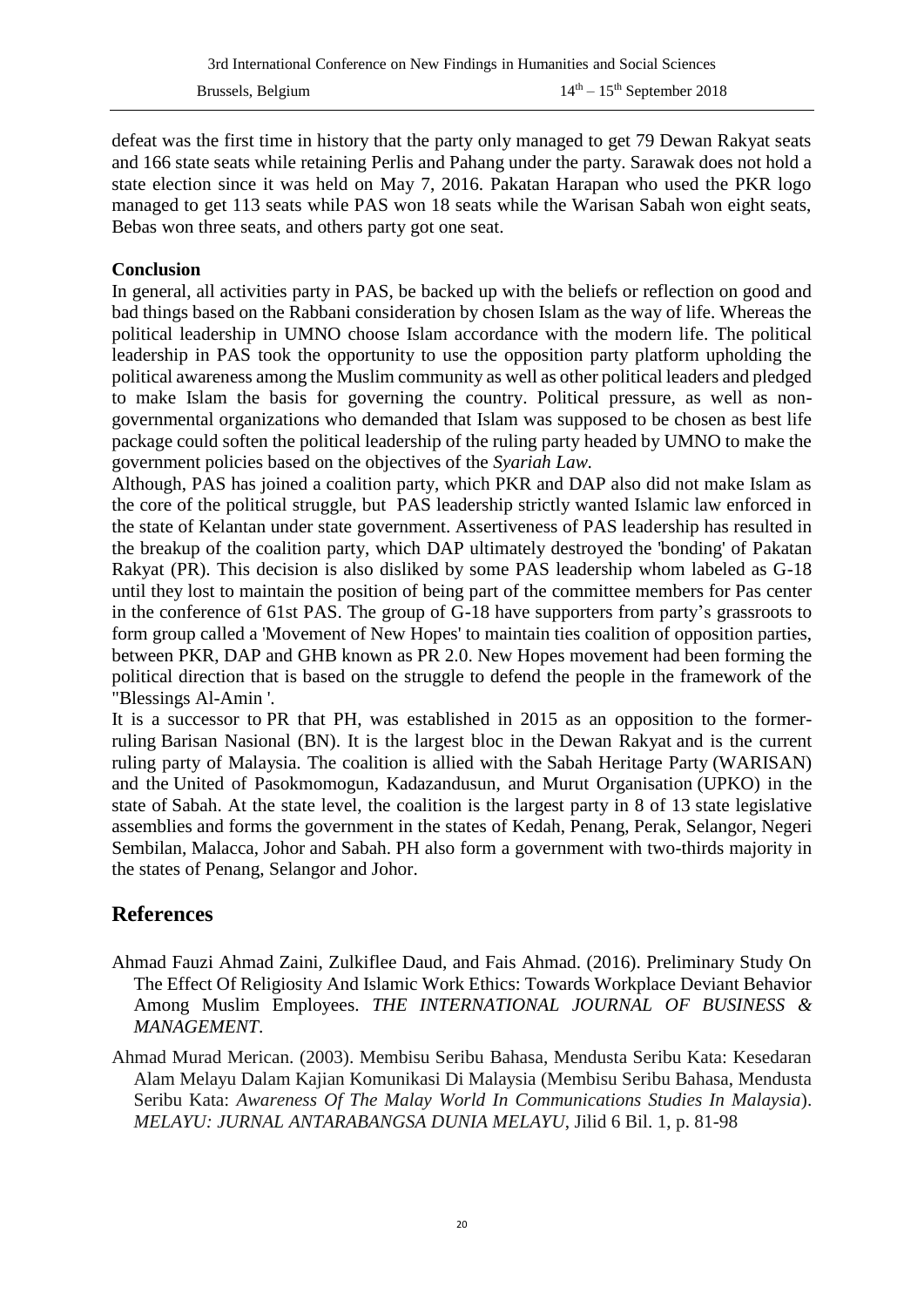- Ammeter,A.P., Douglas, C., Gardner, W.L., Hochwarter, W.A. and Gerald R Ferris. (2002). Toward A Political Theory Of Leadership. *[THE LEADERSHIP QUARTERLY.](https://www.sciencedirect.com/science/journal/10489843)*[Volume 13,](https://www.sciencedirect.com/science/journal/10489843/13/6)  [Issue 6,](https://www.sciencedirect.com/science/journal/10489843/13/6) P. 751-796
- Abd. Hamid, Mohd. Azhar and Balwi, Mohd. Koharuddin and Othman, Muhamed Fauzi and A. Kassim, Othman (2004) *Wajah moral masyarakat Melayu pascamoden: Antara realiti, harapan dan gagasan pendidikan moral tinggi.* In: Seminar Antarabangsa Nilai dalam Komuniti Pasca Modenisme (SIVIC 2004), 4-6 September 2004, Hotel City Bayview Langkawi.
- Abdullah Sulaiman, Syed Muhammad Dawilah Al-Edrus. (2012). Kitab Jawi Dan Karya Sains: Wacana Ketamadunan Dan Jati Diri Orang Melayu. Journal of Techno Social, issue on society, technology and governance. penerbit.uthm.edu.my > Home > Vol 4, No 2 (2012)89-102. Diambil daripada http://penerbit.uthm.edu.my/ojs/index.php/JTS/article/download/ 1432/968
- Abdullah Firdaus, Mohd. Nasir Omar & Idris Zakaria. (2015). Pemikiran Politik Dan Kenegaraan Mohammad Natsir. *International Journal of Islamic Thought. Vol. 7: (June).*  www.ukm.my/ijit.
- Bouzarinejad, Yahya & Zarpeyma, Shahin & Marandi, Elahe. (2016). Sayyid Qutb and Political Islam: Islamic Government from the Perspective of Sayyid Qutb. *Journal of History Culture and Art Research*. Vol. 5, No. 4. 92-112.
- file:///D:/Users/HP/Downloads/Sayyid\_Qutb\_and\_Political\_Islam\_Islamic\_Government.pdf
- Harliana Halim, Kamaruzaman Yusoff, Aminuddin Basir, Shakila Ahmad, Shamsaadal Sholeh Saad. (2013). Pengaruh Islam Dan Anjakan Paradigma Pemikiran Melayu: Satu Tinjauan. *[JOURNAL OF TECHNO-SOCIAL.](http://www.myjurnal.my/public/browse-journal-view.php?id=257)* Volume 5, No. 2, p. 18-30
- [Heinz W. Arndt](https://www.tandfonline.com/author/Arndt%2C+Heinz+W) (1984) The Role Of Political Leadership In Economic Development. *[CANADIAN JOURNAL OF DEVELOPMENT STUDIES.](https://www.tandfonline.com/toc/rcjd20/current)* Volume 5- [Issue 1,](https://www.tandfonline.com/toc/rcjd20/5/1) 51-63
- Leni Winarni.(2014). The Political Identity Of Ulama In The 2014 Indonesian Presidential Election. *Al-Jāmi'Ah: Journal Of Islamic Studies.* Vol. 52, No. 2, Pp. 257-269.
- Long-Zeng Wu, Ho Kwong Kwan, Frederick Hong-Kit Yim, Randy K. Chiu, and Xiaogang He Ceo. (2016). Ethical Leadership And Corporate Social Responsibility: A Moderated Mediation Model. Journal of Bussiness Ethics. Vol 4 Issue 8. P. 317-321
- Mahazan Abdul Mutalib and Abdullah Abdul Ghani. (2014). *Leadership Development Model For Religious Leaders*. Kuala Lumpur: IKIM Press.
- Mariya Y. Omelicheva & Ranya Ahmed (2018) Religion and politics: examining the impact of faith on political participation, Religion, State & Society, 46:1, 4- 25,
- Masciulli, Joseph & Molchanov, Mikhail & Knight, W. (2009). Political Leadership in Context. *The Ashgate Research Companion to Political Leadership.* The Ashgate research companion to political leadership. England ;Burlington, Ashgate Pub.
- Mehdi Faraji. (2013). *Review of Kingshuk Chatterjee, 'Ali Shari'ati and the Shaping of Political Islam in Iran*. New York: Palgrave Macmillan.
- Mohd Kamal Hassan (1982), "Pemikiran Politik Islam" dalam Y. Mansoor Marican (ed.), Dasar Ilmu Politik, Kuala Lumpur: Dewan Bahasa & Pustaka, h. 111-137.